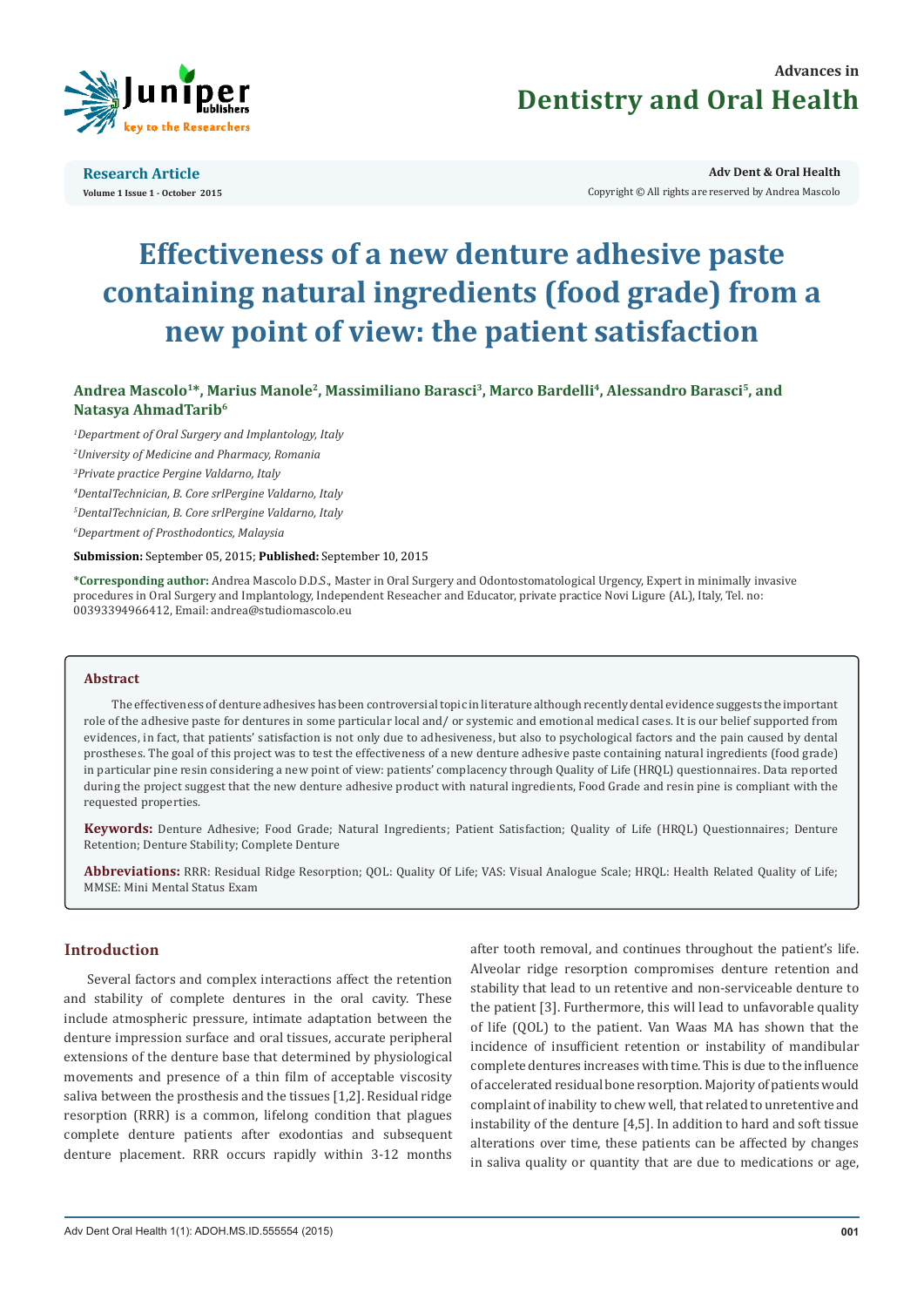diminished bite force, and reduced neuromuscular control [6]. These biologic and physiologic changes compromise denture function. Therefore, new techniques have been introduced to enhance both the retention and fit of aging prostheses. These techniques include denture rebasing or relining, denture adhesives, and endo osseous dental implants. Literature reviews reported that Dentistry has never believed in adhesive paste to retain failure of prosthetic therapy [7,8]. Nowadays, dental literature stresses the important role of the adhesive paste for dentures in some particular local and/or systemic and emotional medical cases. In fact, patients 'satisfaction is not only due to adhesiveness, but also to psychological factors and the pain caused by dental prostheses. The technical quality of dentures is certainly important, but medical and psychological factors are also considered to be contributory [9,10].

A recent review literature [11] has proposed 85 abstracts were reviewed, and 38 articles that met the inclusion criteria for this review were selected. The inclusion criteria included clinical trials and case series in which 10 or more patients were treated, as well as Cochrane Collaboration reviews and in vitro studies where clinical relevance could be determined. Of the original 85 articles, only 38 manuscripts met the inclusion criteria for this review: eight prospective controlled trials, eight cross-sectional cohort studies, seven in vitro studies, six multiple arm crossover studies, five case series, three randomized controlled trials, and one retrospective study. Based on this detailed review of the relevant literature, when used as instructed, denture adhesives improve complete denture retention and stability as well as overall function, thus improving the edentulous patient's QOL. Denture adhesives should be used according to the manufacturer recommendations, following specific guidelines for application and removal to prevent potential misuse [11]. The goal of this project was to test the effectiveness of a new denture adhesive paste containing natural ingredients (food grade) in particular pine resin. The primary outcome was to report patient satisfaction through a Health Related Quality of Life (HRQL) questionnaire and through a Visual Analogue Scale (VAS) regarding the performance of the new adhesive. The secondary outcome was to record the masticatory efficacy and maximum bite forces until denture dislodgement of the denture of the new adhesive through the modified Kapur test [12] (Table 1).

#### **3. MATERIALS AND METHODS**

This multicentric controlled trial was carried out in 3 different private practices mainly voted at Prosthetic restoration. A total of 20 patients were selected, that comprised of 12 males and 8 females. The patients were wearers of 26 prostheses, 16 maxillary and 10 mandibular prostheses. The inclusion criteria foresaw patients who already were denture wearers, users or less of denture adhesive paste, which signaled discomfort in the use of the denture. The exclusion criteria were patients who cannot

answer the questionnaires for deteriorating general conditions. In doubtful cases, or in particularly elderly patients, patients were taken in to consideration their mental status through Mini Mental Status Exam (MMSE), a screening test to point out any degenerative mental process. The trial was conducted following this protocol: first visit in which the patient filled out a VAS on the discomfort produced by the prosthesis while the investigator collected consent for trial and filled a "first visit" questionnaire, a modified Kapur test, collected the images of the initial situation, instructed the patient on how to use the adhesive and the cleansing tablets. The re-evaluation was conducted after a standard period of seven days. During the re-evaluation, the investigator has monitored the absence of any reaction on the soft tissues, has filled a new modified Kapur test, a re-evaluation questionnaire, collected the images while the patient has filled a new VAS relative to the discomfort recorded after use of the new denture adhesive. The re-evaluation questionnaire contained trick questions to assess the reliability of the answers given by the patients.

#### **4. RESULTS**

All recruited patients have completed the test period of 7 days and have come at the re-evaluation appointment. During the clinical re-evaluation, the investigators did not detect any toxic reaction on the soft tissues; recruited patients reported no any particular inconvenience during the test period. A number of 3 patients (15%) reported burning gums after adhesive application with spontaneous resolution within 5 minutes after application. HQRL questionnaire has showed a general satisfaction of the patients. The tricky questions included in the re-evaluation questionnaire has considered reliable to all the answers obtained. VAS has registered satisfaction in 75% of maxillary denture wearers (Figure 1) and 80% of mandibular denture wearers (Figure 2). 80% of the patients showed enthusiasm in testing a natural product (Food Grade) and the taste of the new adhesive is on average pleasant. 20% of patients did not record taste during test period while 35% of patients recorded extremely pleasant taste with score of 5 (Figure 3). The adhesive seal in patients who had never previously used adhesive has had an average of 12 hours (Figure 4). The seal in patient's already adhesive users had an average of 8 hours in mandibular denture wearers (Figure 5) and an average of 12 hours in maxillary denture wearers (Figure 6). The modified Kapur test reported an increase in 93% of maxillary denture wearers (Figure 7) and 90% of the mandibular denture wearers (Figure 8).

#### **5. DISCUSSION**

The data collected although on a small sample confirm that masticatory activity improved with denture adhesive. Furthermore, with denture adhesive application, bite force until maxillary complete denture dislodgement increased significantly. Patients were satisfied with application of denture adhesive for